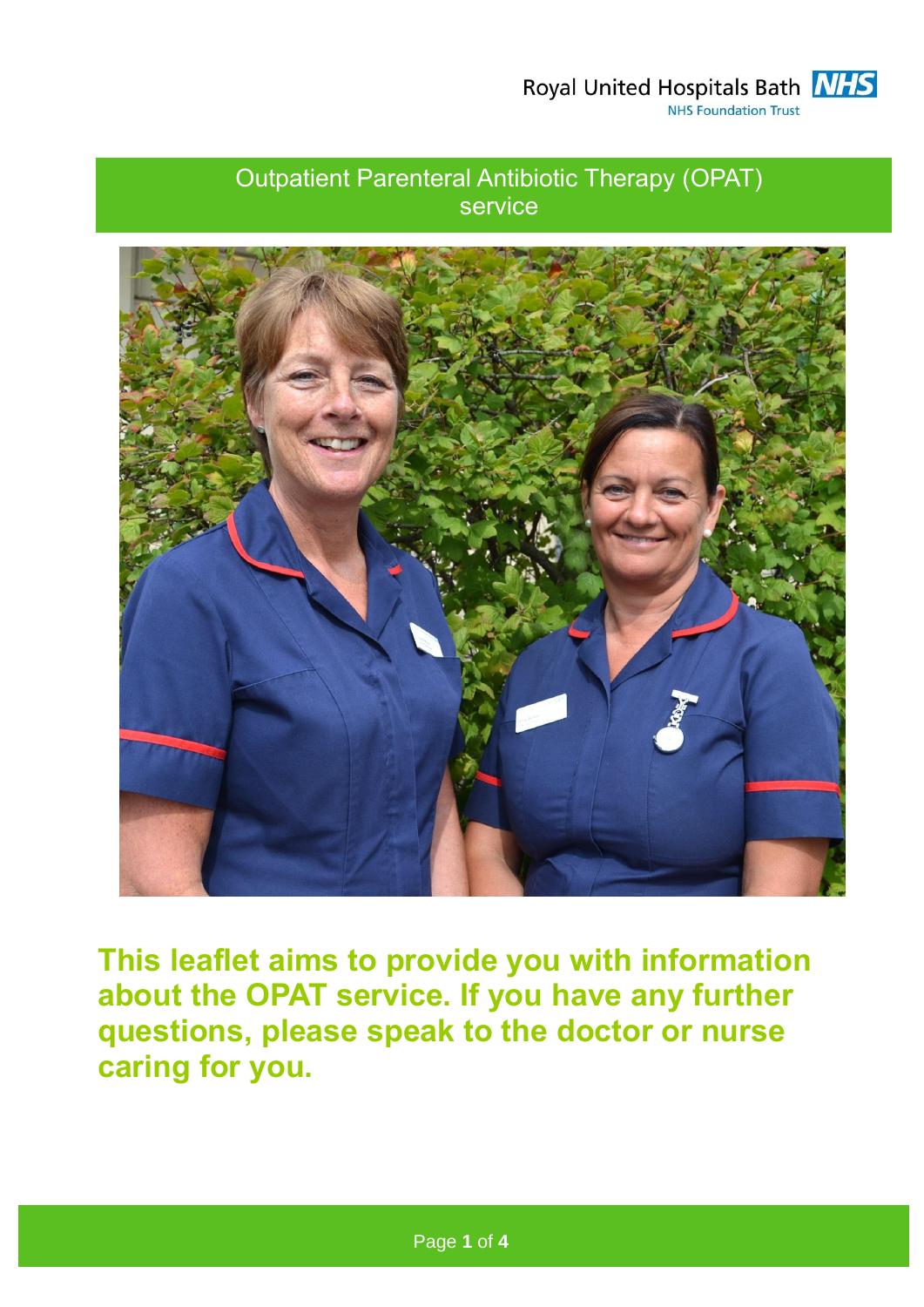# **What is OPAT?**

Antibiotics are medicines active against bacteria that can cause a significant infection. They can be given orally (by mouth) of injected into a vein (intravenous (IV) or parenteral therapy). IV/parenteral antibiotics are usually given to patients in hospital but they can be given safely in an outpatient clinic or at home.

When given in a clinic or at home, this is called OPAT (Outpatient Parenteral Antibiotic Therapy). If you are receiving OPAT then you (or a family member or friend) will either be taught to give the antibiotics, or arrangements will be made for a nurse to visit your home daily to give the doses to you.

# **How is the antibiotic given?**

The antibiotic is given into your vein through a small narrow flexible tube called a PICC line. The catheter is inserted into a vein in the upper arm above the elbow and treaded until its tip is in the big vein just above the heart.

# **Who decides if I should receive OPAT?**

Patients being considered for the OPAT service will be those who are ready to go home, but who need further IV antibiotic treatment. If the medical/surgical team looking after you think that you are suitable for the service then they will refer you to the OPAT team. An OPAT nurse will then meet with you to assess you and see if you are eligible. The OPAT process will be fully explained to you and you can decide whether it is something that you would like to consider. If you decide to go onto the OPAT service then arrangements will be made to make sure you are able to go home safely. You may also be referred from an outpatient clinic and avoid admission to hospital.

# **Do I have to go onto the OPAT service?**

You will not be discharged onto the OPAT service if you do not wish to be. If you choose not to go onto OPAT service, alternative options for your treatment plan will be discussed with you.

# **What are the benefits of the OPAT service?**

You will be able to go home in a comfortable and familiar setting rather than staying in the hospital. OPAT is not always the right choice for everyone but feedback from previous OPAT patients has shown that they would choose it again rather than a prolonged hospital stay. It can also allow you to maintain your independence, be back with your family and friends or even return to work.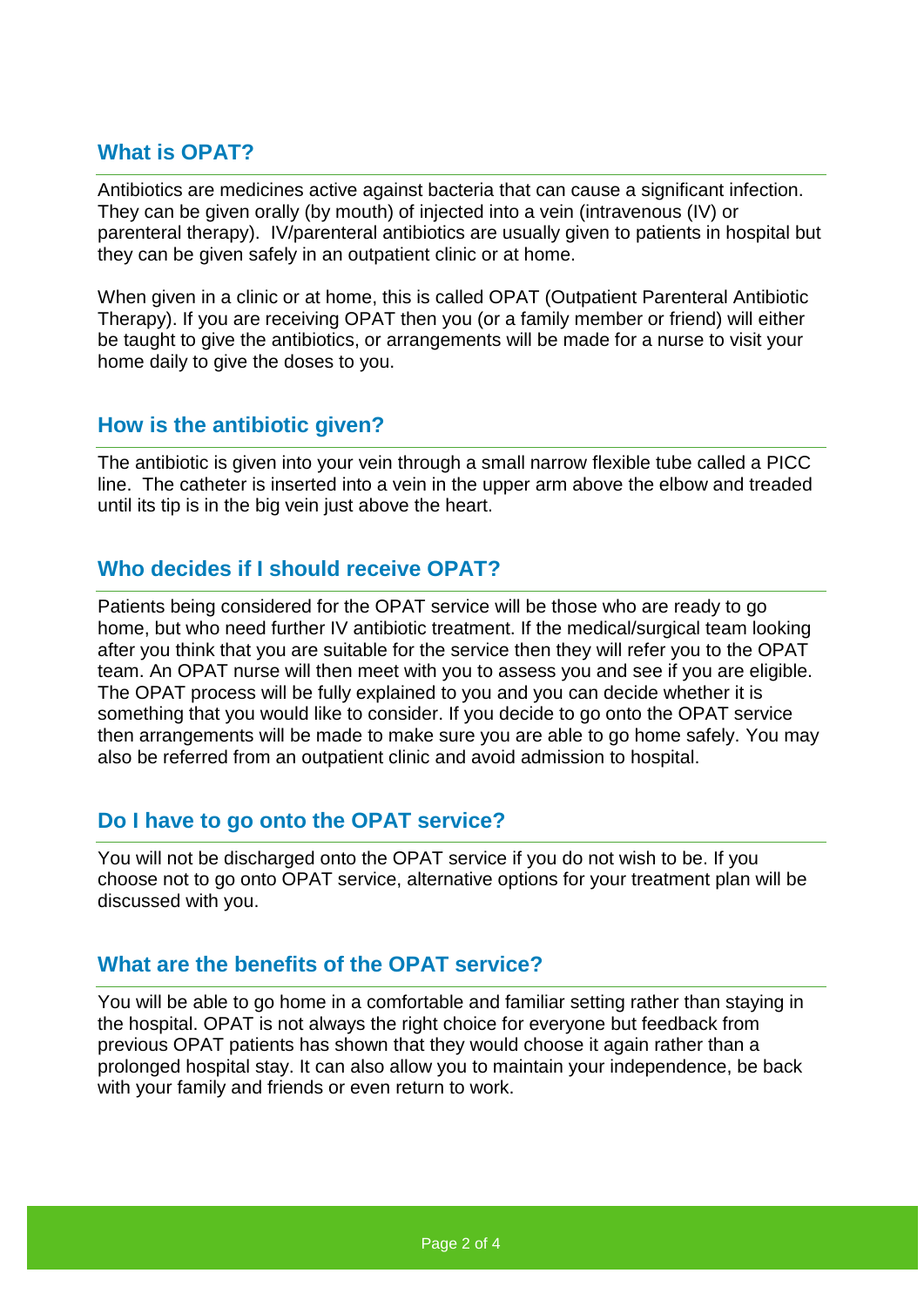# **What are the risks?**

You will receive at least one dose of your antibiotic in hospital to ensure that do not develop a severe reaction. Allergic reactions can occur with any medicine and therefore you should seek immediate medical attention if you develop any symptoms whilst at home such as a rash, facial swelling or difficulty in breathing

Occasionally the IV catheter can become blocked or an infection can develop. If there are any problems then contact the OPAT (see end of leaflet for details) and you will be rapidly assessed and if necessary readmitted back into hospital.

# **Who will give me the IV antibiotics?**

The OPAT service will be tailored to your needs. Many community teams provide nurses that can visit you in your home and administer your antibiotic and some patients may be able to attend their community hospital as an outpatient. However this may not always be possible depending on the course of treatment that is determined to be best for you.

When this happens some patients will chose to give themselves the antibiotic, or a family member/ friend will take on this role. Some patients decide that this is the option they would prefer anyway as they then have control of their treatment. If this is the case then you or your family member/friend will be taught how to do this and assessed in hospital by the OPAT team or the community nurses.

#### **How long will my treatment last?**

You may require only a few more days of IV treatment or several weeks depending on the nature of the infection. Often this may be followed by a further course of oral antibiotics. This will be explained by the doctor looking after you.

During your time on the OPAT service you will be under the supervision of the OPAT team and your referring Consultant at the Royal United Hospital, who will be reviewing your progress on a weekly basis.

#### **When do I need to come to the OPAT clinic?**

Whilst on the OPAT programme you will be required to attend the fortnightly clinic for review by the OPAT specialist nurse. The OPAT clinic is held in the ground floor x-ray department (B7) at the RUH. An appointment will be made for you in advance.

At the clinic appointment, your catheter and your blood results will be reviewed, this is to ensure that you are responding to treatment. You may also receive a dose of antibiotic if your clinic attendance means that you will miss your community practitioner's visit at